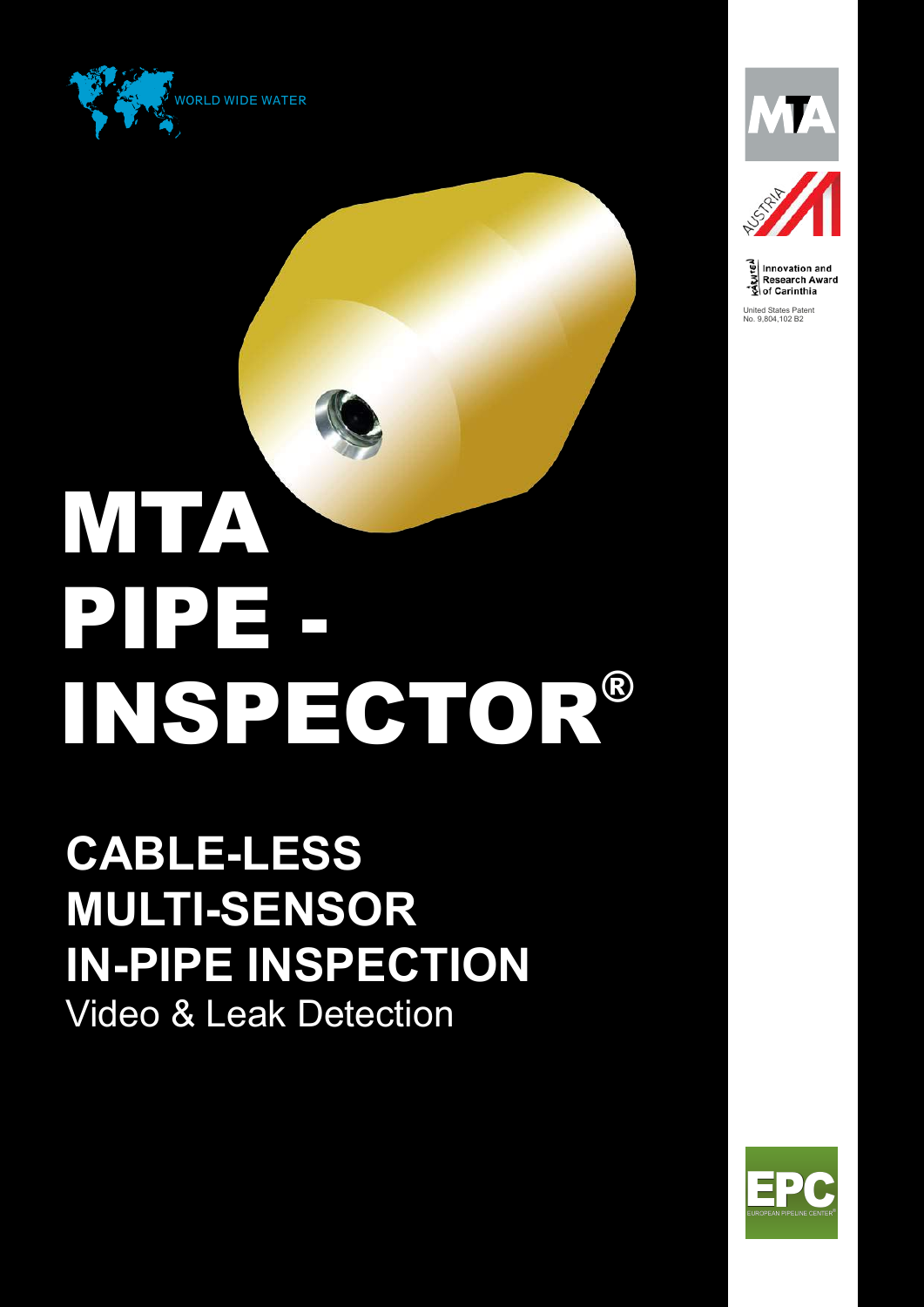# **IN-PIPE INSPECTION**

MTA Pipe-Inspector is an autonomous inspection device. Floating battery powered in the pipeline fluid it collects continuous measurement data from inside for determining the pipeline condition without excavations or pipe cuttings.

# **FROM DN 100**

Overcoming 90° bends MTA Pipe-Inspector is applicable in pipelines from DN 100 to DN 3000 regardless of the pipe material, even in hard-to-reach pipelines like at airports, highways, industrial or other access-sensitive areas.

Delivering the data for system condition assessment the system offers a reliable basis for further economic decisions, risk management and evaluation.

#### **AIR POCKETS AND PEAKS**

- Drinking water
- Raw water
- Wastewater
- **·** Industrial water
- Hydropower
- Gravity channels and force mains
- Distribution and transmission lines

Air pockets and peaks, affecting the efficiency of pipeline operation are reliably detected by a specific combination of optical and acoustic inspection procedures.

# **ACOUSTIC LEAK DETECTION**

MTA Pipe-Inspector pinpoints leakages in metallic and non-metallic pipes by recording leak sounds directly at their point of origin, regardless of the pipe material and diameter.

#### **LAUNCH AND RETRIEVAL**

In case the end location does not allow direct extraction access a retrieval sluice is attached at a valve to insert a retrieval net. The net covers the complete main pipe inside diameter to catch the MTA Pipe-Inspector.

MTA Pipe-Inspector<sup>®</sup><br>Launch and retrieval in pressure pipes

## **APPLICATIONS**

### **FEATURES**

- All pipe materials
- DN 100 (4") DN 3000 (120")
- CCTV 30fps HD-quality video
- Hot tapping
- Overcoming 90° bends
- **Pinpoint leak accuracy** 5l/h (1.3gph) at 5bar (75psi) pressure
- Up to 50km (30miles) in one pass
- Distance recording
- Trackable (location signal)



**BENEFITS**

▪ No service interruptions

▪ No access excavation or pipe cuttings

▪ Complies with drinking water

**Environmentally friendly** 

• No pre-cleaning

quality standards

▪ Access in restricted or high risk areas

PIPE - INSPECTOR®

MTA

CABLE-LESS MULTI-SENSOR IN-PIPE INSPECTION video - leak detection - pressure - temperature - turbidity conductivity - distance ...



# **MTA PIPE INSPECTOR**®







In pressure applications the MTA Pipe-Inspector can be deployed into live mains by means of hot tapping with valve and flange fittings.